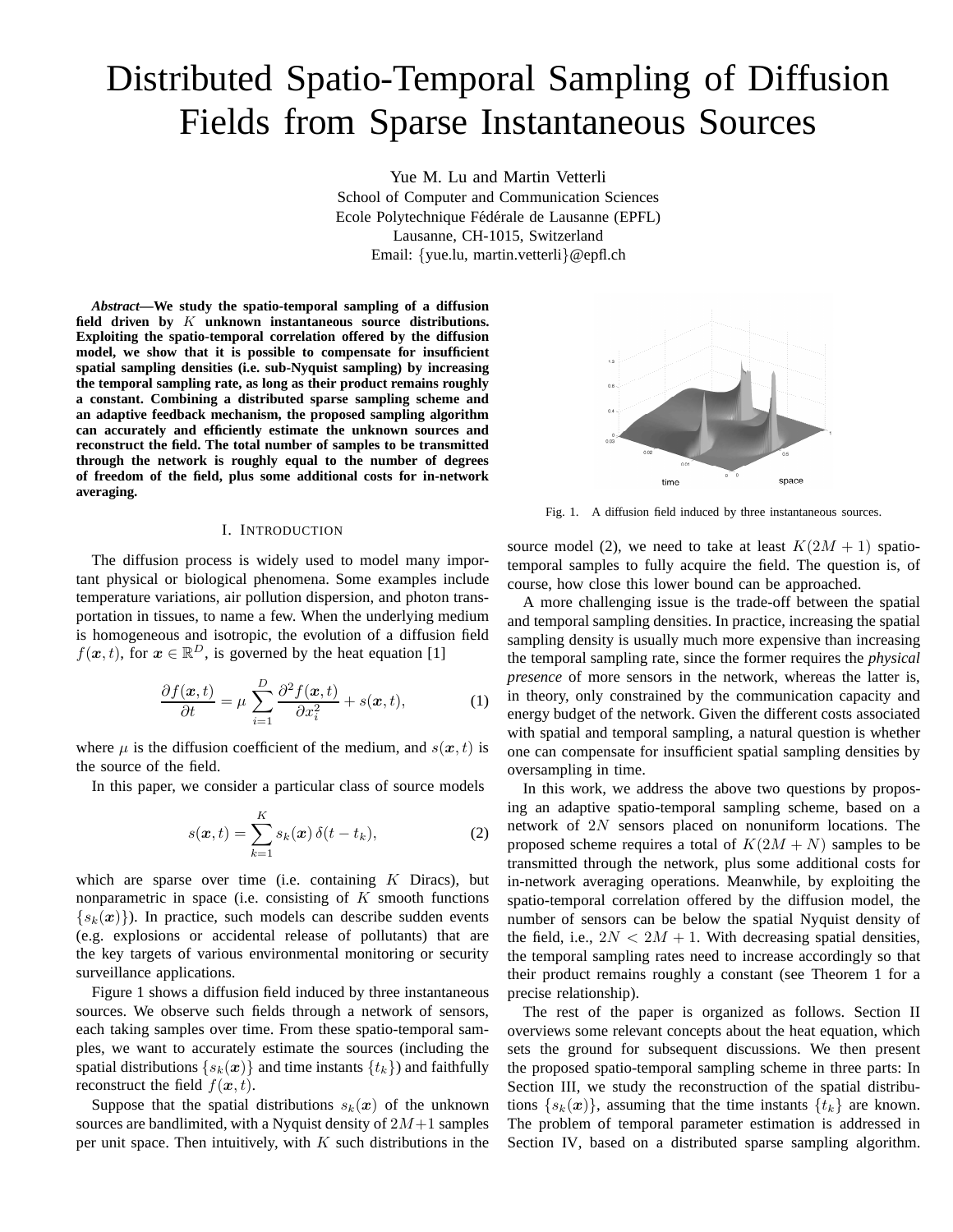Finally, combining the two previous components, we summarize in Section V the main steps of the proposed adaptive spatiotemporal sampling scheme.

For simplicity of presentation, our following discussions only focus on the case of one spatial variable. Fortunately, the separable nature of the heat equation in (1) makes it convenient to extend our results to multiple spatial dimensions.

### II. THE STRUCTURE OF THE DIFFUSION FIELD

Let  $f(x, t)$  be a diffusion field with one spatial variable  $x \in$ [0, 1] and one temporal variable  $t \in \mathbb{R}$ . Consider the case where the field is initially all zero, and driven by  $K$  instantaneous sources as in (2). The heat equation in (1) now becomes

$$
\frac{\partial f(x,t)}{\partial t} = \mu \frac{\partial^2 f(x,t)}{\partial x^2} + \sum_{k=1}^{K} s_k(x) \,\delta(t - t_k). \tag{3}
$$

Suppose that the unknown spatial distributions  $\{s_k(x)\}\$ are smooth, and can be well-represented by (2M+1) Fourier bases

$$
s_k(x) = \sum_{m=-M}^{M} d_{m,k} e^{j2\pi m x}, \quad 1 \le k \le K,
$$

where  ${d_{m,k}}_m$  are the Fourier coefficients of the kth distribution  $s_k(x)$ . It follows that, at any time instant t, the field satisfying (3) can also be represented by  $(2M + 1)$  Fourier bases [1]

$$
f(x,t) = \sum_{m=-M}^{M} c_m(t) e^{j2\pi m x}.
$$
 (4)

Meanwhile, the time-varying Fourier coefficients  $\{c_m(t)\}\$ in (4) can be obtained as

$$
c_m(t) = \sum_{k=1}^{K} d_{m,k} \, e^{-\lambda_m(t - t_k)} \, U(t - t_k),\tag{5}
$$

where  $\lambda_m \stackrel{\text{def}}{=} \mu(2\pi m)^2$  and  $U(t)$  represents the unit step function.

## III. RECONSTRUCTING THE SPATIAL DISTRIBUTIONS

In this section, we focus on the problem of sampling and reconstructing the spatial distributions  $\{s_k(x)\}\$  of the sources, assuming that the time instants  $\{t_k\}$  are known. The estimation of these temporal parameters is addressed in Section IV. Our discussions here extend some of our previous results in [2].

Let  $\left\{ c_{m,k} \stackrel{\text{def}}{=} c_m(t_k) \right\}$ denote the Fourier coefficients of the  $m,k$ field at time  $t_k$ . We can verify from (5) that

$$
c_{m,1} = d_{m,1}
$$
 and  $c_{m,k+1} = c_{m,k} e^{-\lambda_m (t_{k+1} - t_k)} + d_{m,k+1}$ , (6)

for  $1 \leq k \leq K$ . The above relationship implies that the unknown source distributions  $\{s_k(x)\}\$  (with Fourier coefficients  $\{d_{m,k}\}\$ ) are uniquely determined by the Fourier coefficients  $\{c_{m,k}\}\.$  Therefore, in what follows, we concentrate on reconstructing  ${c_{m,k}}$ .

Consider the following sampling setup, where we place  $N$ sensors at spatial locations  $0 \leq x_1 < x_2 < \ldots < x_N \leq 1$ . Each sensor takes  $L$  temporal measurements at time instants  $\{\tau_1, \tau_2, \ldots, \tau_L\}$ , where  $t_k \leq \tau_1 < \tau_2 < \ldots < \tau_L < t_{k+1}$ .

Betwen  $t_k$  to  $t_{k+1}$ , the field undergoes pure diffusion with no additional source. Consequently, (4) and (5) can be simplified as

$$
f(x,t) = \sum_{m=-M}^{M} c_{m,k} e^{-\lambda_m t} e^{j2\pi m x}, \quad \text{for } t_k \le t < t_{k+1}. \tag{7}
$$

Denote by  $y_{n,\ell} \stackrel{\text{def}}{=} f(x_n, \tau_\ell)$  the  $\ell$ th measurement taken at the *n*th sensor, and collect all these measurements into an N-by-L matrix  $Y \stackrel{\text{def}}{=} [y_{n,\ell}]_{n,\ell}$ . We can verify from (7) the following factorization

$$
Y = S\,C\,D,\tag{8}
$$

where  $S = [e^{j2\pi m x_n}]_{n,-M \le m \le M}$  is the "spatial sampling matrix",  $\mathbf{D} = [e^{-\lambda_m \tau_\ell}]_{0 \le m \le M,\ell}$  is the "diffusion matrix", and C is the "Fourier coefficient matrix" defined as



There are two "extreme" cases where the Fourier coefficients  ${c_{m,k}}$  can be straightforwardly obtained.

- 1) Satisfying the spatial Nyquist density:  $N \ge 2M + 1$ . In this case, the matrix  $S$  always has a left inverse [3], and hence  $S^{\dagger}Y = CD$ . The Fourier coefficients can then be read out by comparing the rows of  $S^{\dagger}Y$  and D. A clear drawback of this approach is that, when  $M$  is large, we will need to use a large number of sensors in the network, significantly increasing the cost of the deployment.
- 2) Taking many temporal samples:  $L \geq M+1$ . In this case, the matrix  $D$  is of full row rank (and hence has a right inverse) [4], owing to its generalized Vandermonde structure. It follows from (8) that, for  $1 \le m \le M$ ,

$$
c_{m,k}(\mathbf{S})_m + c_{-m,k}(\mathbf{S})_{-m} = (\mathbf{Y}\mathbf{D}^\dagger)_m, \tag{9}
$$

where  $(S)<sub>m</sub>$  and  $(S)$ <sub>-m</sub> represent the columns of S containing  $\{e^{j2\pi m x_n}\}\$  and  $\{e^{-j2\pi m x_n}\}\$ , respectively. If these two column vectors are linearly independent, we can uniquely determine the Fourier coefficients from (9).

*Proposition 1:* A necessary condition for the Fourier coefficients  ${c_{m,k}}_m$  to be uniquely determined from the spatiotemporal samples  $\{y_{n,\ell}\}\$ is that, for any  $1 \leq m \leq M$ , there exist two sensors  $x_{n_1}, x_{n_2}$  in the network such that

$$
2m\left(x_{n_1}-x_{n_2}\right) \notin \mathbb{Z}.\tag{10}
$$

The above condition is also sufficient when the number of temporal samples  $L \geq M + 1$ .

*Proof:* (sketch) From (8), we see that for  $\{c_{m,k}\}\)$  to be uniquely determined, the pair of column vectors  $(S)_m$  and  $(S)_{-m}$ must be linearly independent, for all  $1 \leq m \leq M$ . This requirement, together with the special complex exponential structure of the elements of  $S$ , leads to (10). The sufficiency of (10) when  $L > M + 1$  is due to (9).

Note that the condition (10) can be satisfied by using a network of only two sensors, placed at  $x_1 = 0$  and  $x_2 = 1/(2M + 1)$ , respectively. This implies that, in principle, we just need a total of two sensors to fully capture the field, provided that each sensor takes enough temporal samples. A caveat of this idealized scheme is that the condition number of the diffusion matrix  $D$  in  $(8)$ increases exponentially with  $M$ . Consequently, for large  $M$ , the reconstruction formula in (9) quickly becomes ill-conditioned.

In what follows, we propose a "middle ground" between the above two extremes. We want the number of sensors to be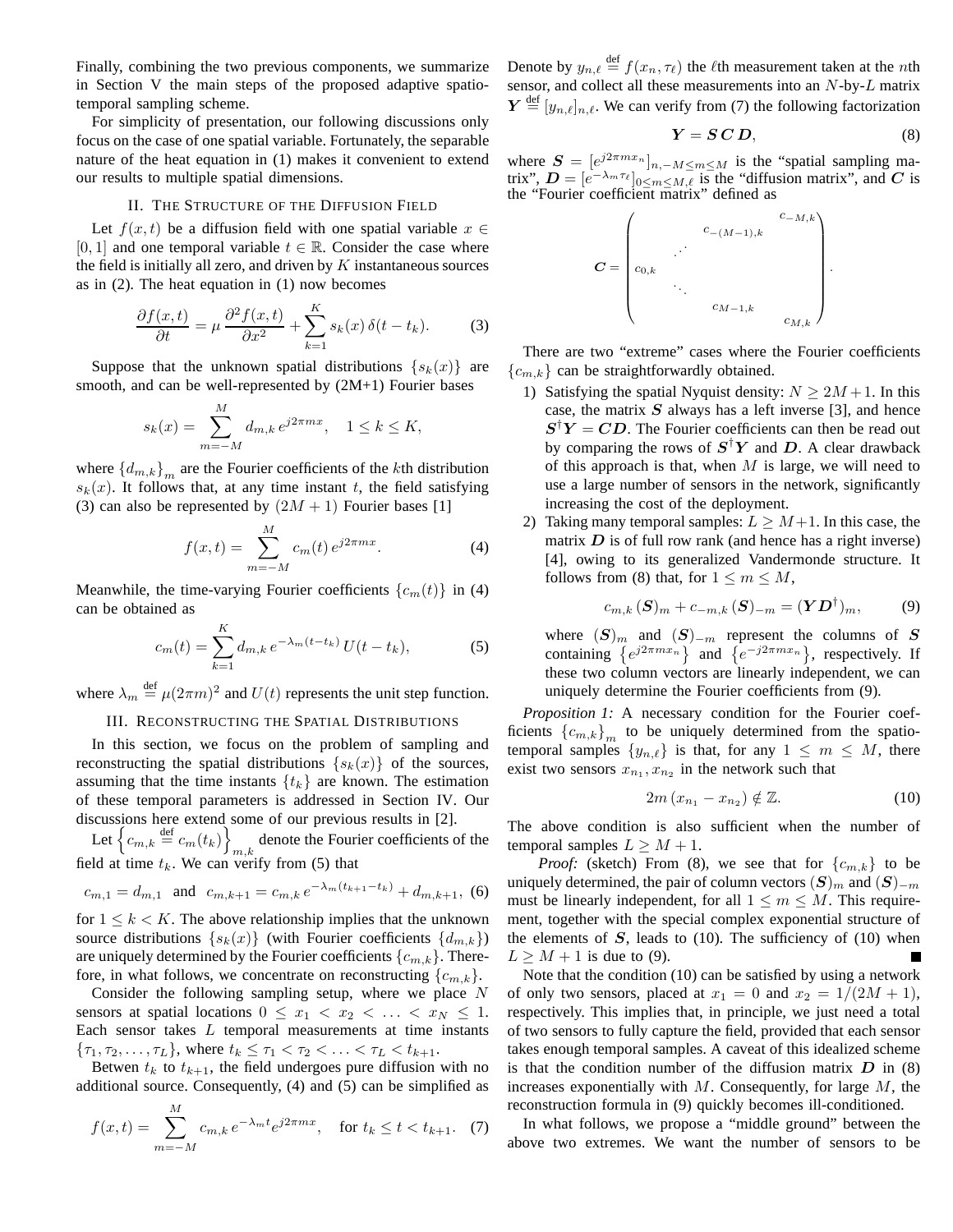less than  $2M + 1$  (i.e. spatial sub-Nyquist sampling), but the reconstruction should still be well-conditioned even for large M.

To that end, consider a set of sensor locations that is the union of two shifted uniform patterns

$$
\{n/N : 0 \le n < N\} \cup \{n/N + s : 0 \le n < N\},\tag{11}
$$

where  $0 < s < 1/N$ . Note that when  $s = 1/(2N)$ , the above scheme includes uniform sampling as a special case. Denote by

$$
a_n(t) \stackrel{\text{def}}{=} f(n/N, t), \quad b_n(t) \stackrel{\text{def}}{=} f(n/N + s, t) \tag{12}
$$

the field measurements at the two uniform patterns, respectively, and by

$$
\widehat{a}_p(t) \stackrel{\text{def}}{=} \sum_{n=0}^{N-1} a_n(t) \, e^{-j2\pi np/N}, \quad \widehat{b}_p(t) \stackrel{\text{def}}{=} \sum_{n=0}^{N-1} b_n(t) \, e^{-j2\pi np/N}
$$
\n(13)

their corresponding discrete Fourier transforms.

For every  $p, 0 \leq p < N$ , we can show that

$$
\widehat{a}_p(t) = N \sum_{u_p \le i \le v_p} c_{p+iN}(t), \text{ and}
$$

$$
\widehat{b}_p(t) = N \sum_{u_p \le i \le v_p} c_{p+iN}(t) e^{j2\pi (p+iN)s}, \qquad (14)
$$

where  ${c_m(t)}_m$  are the Fourier coefficients of the field defined in (4),  $u_p \stackrel{\text{def}}{=} \min \{ i \in \mathbb{Z} : |p + iN| \le M \}$  and  $v_p \stackrel{\text{def}}{=}$  $\max\{i \in \mathbb{Z} : |p + iN| \leq M\}$  are two integers. Due to space limitations, we omit the derivations of (14), which can be obtained by using the properties of the discrete Fourier transform and the definition of the field in (4).

For every p, we define a measurement matrix  $Y_p$  of size 2by-L, whose first row is  $[a_p(\tau_\ell)]_{1 \leq \ell \leq L}$  and whose second row is  $[b_p(\tau_\ell)e^{-j2\pi u_ps}]_{1\leq \ell\leq L}$ . From (14) and (7), we can easily verify the following factorization

$$
\mathbf{Y}_p = N \begin{pmatrix} 1 & 1 & 1 & 1 \\ 1 & e^{j2\pi Ns} & e^{j2\pi N(2s)} & \dots & e^{j2\pi N(v_p - u_p)s} \end{pmatrix} \mathbf{C}_p \mathbf{D}_p,
$$
  
where  $\mathbf{C}_p = \text{diag}\{c_{p+u_pN}, c_{p+(u_p+1)N}, \dots, c_{p+v_pN}\}$  is a

diagonal matrix of the Fourier coefficients, and  $D_p$  $[e^{-\lambda_{p+iN}\tau_{\ell}}]_{u_p\leq i\leq v_p,\ell}.$ 

The factorization in (15) appears similar to that in (8). However, the main advantage here is that we have converted the original problem of dimension  $2M+1$  in (8) to N independent problems in (15) (for different p), each of a much lower dimension  $(v_p - u_p +$  $1) \leq \frac{2M}{N} + 1$ . Moreover, the formula in (15) can be parameterized by a single variable s. This structural simplicity allows us to obtain the following result.

*Theorem 1:* Suppose we use a network of 2N sensors placed at locations according to  $(11)$ . Each sensor takes L temporal measurements between  $t_k$  and  $t_{k+1}$ . If

$$
N(2L-1) \ge 2M,\tag{16}
$$

then there always exist suitable shifts  $s$  in (11) such that any field of  $2M + 1$  Fourier coefficients can be uniquely determined by the spatio-temporal measurements.

*Proof:* (sketch) Let  $y_p$  be the stacked vector from the columns of  $Y_p$ , and  $c_p$  be the vector formed from the diagonal



Fig. 2. The condition number (in natural log scale) of the reconstruction matrix  $M(\xi(s))$  for different values of the shift s.

elements of  $C_p$ . Since (15) is linear with respect to  $c_p$ , we can always rewrite (15) as

$$
\boldsymbol{y}_p = \boldsymbol{M}(\xi(s))\boldsymbol{c}_p
$$

for some matrix  $M(\xi(s))$ , where  $\xi(s) \stackrel{\text{def}}{=} e^{j2\pi N s}$ . On the one hand, we can show that  $\det(M^*(\xi)M(\xi))$  is a nonzero polynomial of  $\xi$  of finite order, and hence allows only a finite number of zeros. For all the other values of  $\xi$ , the matrix  $M^*(\xi)M(\xi)$  is nonsingular. On the other hand, the condition (16) guarantees that  $M(\xi)$  has no fewer rows than columns. Consequently,  $M^*(\xi)M(\xi)$  being nonsingular implies that  $M(\xi)$ has full column rank and thus admits a left inverse.

*Example 1:* Consider a field that can be represented by 41 Fourier coefficients (i.e.  $M = 20$ ). We use a total of 20 sensors (i.e.  $N = 10$ ), placed on two uniform patterns shifted apart by a distance of s, with  $0 < s < 0.1$ . This setup corresponds to about two-times sub-Nyquist sampling in space. Each sensor takes  $L = 3$  samples over time, so that the condition (16) is satisfied. We plot in Figure 2 the condition number (in log scale) of the reconstruction matrix  $M(\xi(s))$  for different s. Confirming our argument in the proof of Theorem 1,  $M(\xi(s))$  is singular only for a finite number of s, and is otherwise invertible. The minimum condition number in this case is about 15.

#### IV. ESTIMATING THE TEMPORAL PARAMETERS

In this section, we propose a distributed sparse sampling scheme for estimating the unknown temporal parameters  $\{t_k\}$ corresponding to the release time of the sources.

Recall from the previous section that the sensors are placed on two shifted uniform patterns, whose measurements are denoted by  $\{a_n(t)\}_{n=1}^N$  and  $\{\tilde{b}_n(t)\}_{n=1}^N$  as in (12). Let  $g(t)$  represent the *average value* of all sensor measurements at time t, then

$$
g(t) \stackrel{\text{def}}{=} \frac{\sum_n a_n(t) + \sum_n b_n(t)}{2N} = \frac{\widehat{a}_0(t) + \widehat{b}_0(t)}{2},
$$

where  $\hat{a}_0(t)$  and  $\hat{b}_0(t)$  are the DC components of the Fourier transforms in (13). Using the equalities in (14) and (5), and after some straightforward manipulations, we can compute  $q(t)$  as

$$
g(t) = \sum_{k=1}^{K} d_{0,k} U(t - t_k) + \sum_{k=1}^{K} \sum_{i=1}^{\lfloor M/N \rfloor} \alpha_k^i e^{-\lambda_{iN}(t - t_k)} U(t - t_k),
$$
\n(17)

where  $\{\alpha_k^i\}$  are some constants. The second term on the righthand side of (17) are aliasing components, which appear when